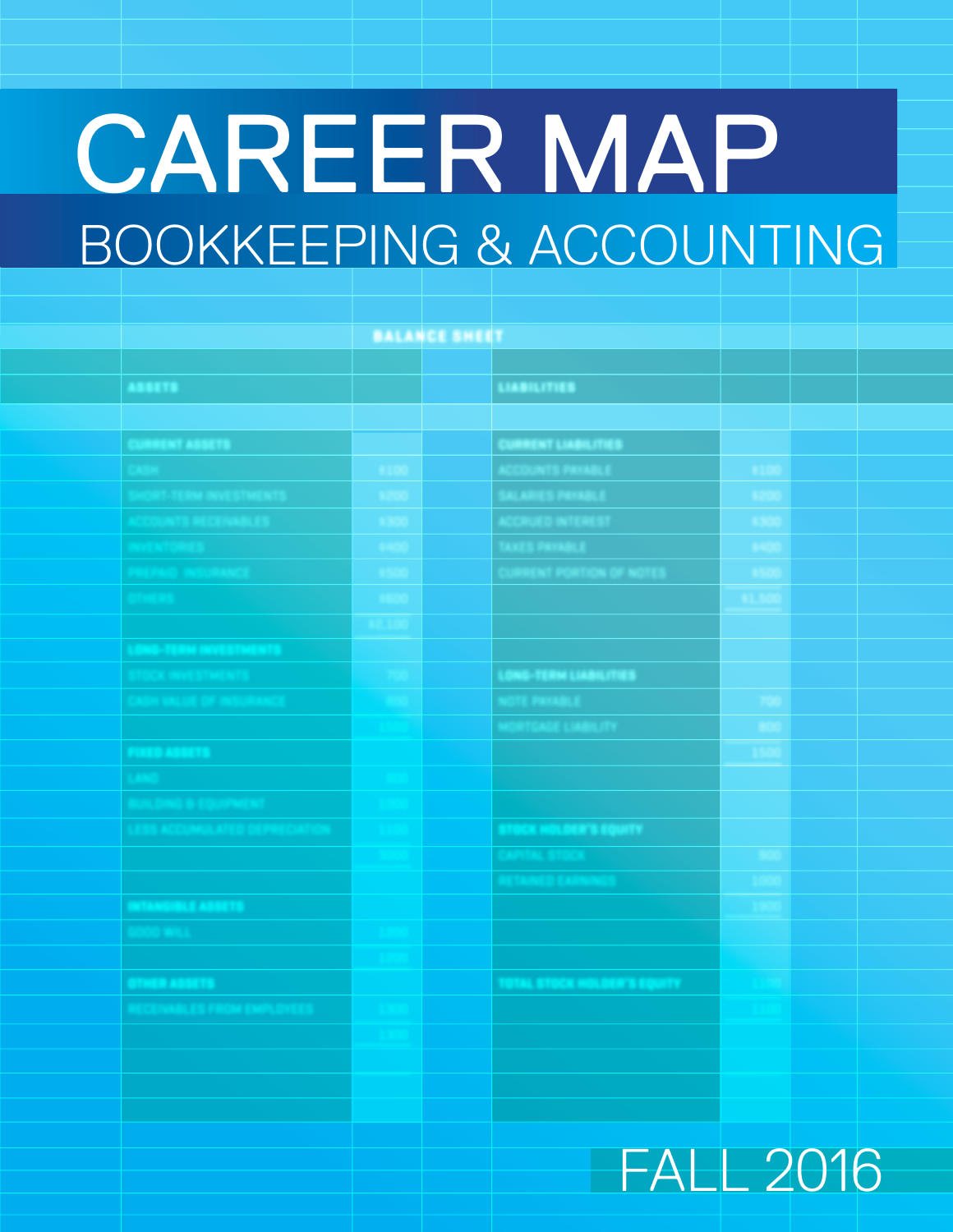## **CAREER MAP** Bookkeeping & Accounting

Every business needs to keep track of its finances in order to function. People in bookkeeping and accounting do just that, which is why they are essential in every part of the economy. They can work for any type of business that interests them, be it a museum or a bank, in entertainment or technology. They can work for a business or a non-profit or the government. Anywhere.

These are the people who tend to the financials of every business and organization. Accounting clerks and bookkeepers help balance the books. They keep track of revenue and expenses. They handle invoicing, payroll, billing, and purchasing. They record profit and loss. They work as part of a team.

Accountants create, analyze, and interpret financial reports. They prepare tax returns. They audit the books. They advise their employers and clients about financial systems, investments, taxes, and other money issues.

People who enjoy this work:

- Tend to be organized
- Have an eye for detail and are very accurate
- Are comfortable using electronic spreadsheets and accounting software
- • Like dealing with numbers
- Can think critically and have good analytic skills
- Are honest and have integrity

Most bookkeepers and accounting clerks work full-time. About one in four work part-time. Accountants and auditors work full-time. They may work additional hours during tax time or when monthly, quarterly, or yearly accounting audits are done.

Bookkeepers and accountants work in every industry and for every type of employer. The top industries are accounting firms and bookkeeping services, company headquarters, banks, insurance companies, and real estate. They also work in schools, health care, and colleges.

Bookkeepers and accounting clerks usually have some education beyond high school. Courses in accounting, a bookkeeping certificate, and experience with accounting software can help people who are just starting out. Jobs as accountants require a bachelor's degree or more.

In New York City between 2012 and 2022, bookkeeping, accounting, and auditing clerk jobs are projected to grow by 13 percent. This is about the same rate as the City's economy as a whole. Accountant jobs are projected to grow by 21 percent. There are thousands of openings advertised online in New York City for all of these jobs.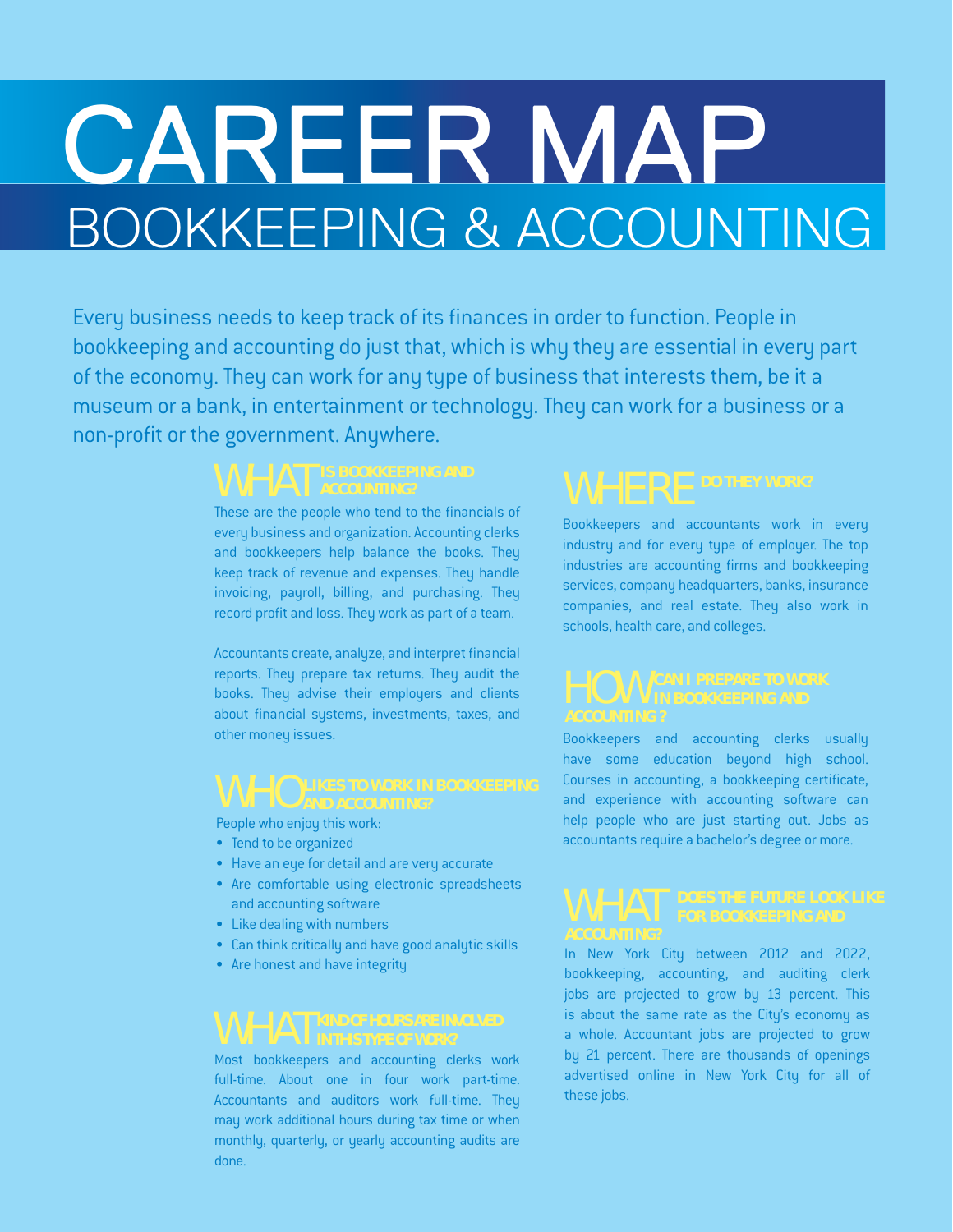| \$171,300<br>\$107,300<br>心<br>흐      | as auditors. They make sure financial records are<br>is required to work for an individual company<br>accurate and comply with laws and accounting<br>Accountant (CPA) license is often preferred.<br>or a public accounting firm. A Certified Public<br>principles. A bachelor's degree in accounting<br>employed by their clients. Some accountants work<br>⇘<br>⊴ | accountants work directly for a company. They<br>accounting clerks. They make sure taxes are paid<br>provide a range of accounting, auditing, tax, and<br>company's financial records. Private (or corporate)<br>ACCOUNTANTS organize, maintain, and examine a<br>properly and on time. They work with bookkeepers<br>consulting services. They oversee the work of<br>CHIEF EXECUTIVES<br>GENERAL & OPERATIONS MANAGERS<br>$\begin{array}{c} + \end{array}$<br>$\ddot{}$<br>÷<br>÷<br>OPERATIONS DIRECTOR<br><b>OPERATIONS MANAGER</b><br>CHIEF EXECUTIVE OFFICER (CEO)<br>OR CHIEF FINANCIAL OFFICER [CFO]<br>EXECUTIVE DIRECTOR | 厚       | of job, it helps to have some college-level<br>or several small busine sses. For this type<br>review. They may work part-time for one<br>financial records for accountants to<br>$\mathbb{Q}$<br>≤<br>BACHELOR'S DEGREE<br>한 | $\frac{1}{2}$ GERTIFICATE OR LICENSE<br>courses in accounting | purchases, prepare invoices, and keep<br>bank. They may handle payroll, make<br>deposits by compiling data from cashiers,<br>checks, or other forms of payment to the<br>track of overdue accounts. They prepare<br>PAY SHOWN IN THE BOXES IS THE MEDIAN ANNUAL PAY FOR EACH OCCUPATION COLLECTED BY PAYSCALE.<br><b>Kill</b><br>÷<br>FINANCIAL CONTROLLER<br>pue<br>SOME COLLEGE<br>OR ASSOCIATE DEGREE<br>sending<br>cash, | veritying receipts,<br>KEY<br>H <sub>96</sub><br>BECOME | known as the general ledger. They record<br>skills.<br>BOOKKEEPERS have a broader set of<br>care systems. They may also work for<br>supervisory, and eventually, managerial<br>expenses.<br>all transactions and post revenues and<br>some or all of an organization's accounts,<br>or bookkeeping helps.<br>experience, but a certificate in accounting<br>Employers prefer candidates with prior<br>payroll companies or accounting firms.<br>for larger companies, like banks or health<br>accounting<br>With more<br>roles.<br>Accounting clerks typically work<br>They are often responsible for<br>Bookkeepers prepare<br>experience and education,<br>clerks can advance into<br>bank | work they do, such as<br>tasks. Their job titles often describe the<br>Accounts Receivable Clerks make sure<br>timesheets for correctness<br>Payroll Clerks make sure employees get<br>charges, and processing payments.<br>Accounts Payable Clerks make sure<br>paid in order to stay in business.<br>and trust, since a company must get<br>involves a higher degree of responsibility<br>posting details of transactions, adding<br>jobs are mostly entry-level and involve<br>their companies pay their bills. These<br>their companies<br>sunou<br>paid. They enter data, like employees<br>up accounts,<br>worked, and they evaluate<br>determining interest<br>get paid.<br>This<br>iol |
|---------------------------------------|----------------------------------------------------------------------------------------------------------------------------------------------------------------------------------------------------------------------------------------------------------------------------------------------------------------------------------------------------------------------|------------------------------------------------------------------------------------------------------------------------------------------------------------------------------------------------------------------------------------------------------------------------------------------------------------------------------------------------------------------------------------------------------------------------------------------------------------------------------------------------------------------------------------------------------------------------------------------------------------------------------------|---------|------------------------------------------------------------------------------------------------------------------------------------------------------------------------------------------------------------------------------|---------------------------------------------------------------|------------------------------------------------------------------------------------------------------------------------------------------------------------------------------------------------------------------------------------------------------------------------------------------------------------------------------------------------------------------------------------------------------------------------------|---------------------------------------------------------|----------------------------------------------------------------------------------------------------------------------------------------------------------------------------------------------------------------------------------------------------------------------------------------------------------------------------------------------------------------------------------------------------------------------------------------------------------------------------------------------------------------------------------------------------------------------------------------------------------------------------------------------------------------------------------------------|------------------------------------------------------------------------------------------------------------------------------------------------------------------------------------------------------------------------------------------------------------------------------------------------------------------------------------------------------------------------------------------------------------------------------------------------------------------------------------------------------------------------------------------------------------------------------------------------------------------------------------------------------------------------------------------------|
| \$108,500<br>≤<br>\$81,200<br>Ā<br>心  | OFFICE MANAGER, MEDICAL OR DENTAL OFFICE<br>⊴<br>⇘                                                                                                                                                                                                                                                                                                                   | <b>FINANCIAL MANAGERS</b><br><b>ACCOUNTANTS &amp; AUDITORS</b><br>$\div$<br>$\ddot{\phantom{0}}$<br>$\begin{array}{c} + \end{array}$<br>+ ACCOUNTING MANAGER<br>+ SENIOR ACCOUNTANT<br>+ STAFF ACCOUNTANT<br>÷<br>$\ddot{}$<br>FINANCE MANAGER<br>FINANCE DIRECTOR<br>FINANCIAL CONTROLLER<br>BUSINESS MANAGER                                                                                                                                                                                                                                                                                                                     |         | Q<br>\$82<br>\$73,<br>ă<br>å                                                                                                                                                                                                 |                                                               | FINANCIAL MANAGERS<br><b>ACCOUNTANTS &amp; AUDITORS</b><br>+ FINANCE MANAGER<br>$\ddot{\phantom{0}}$<br>$\begin{array}{c} + \end{array}$<br>SENIOR ACCOUNTANT<br>STAFF ACCOUNTANT                                                                                                                                                                                                                                            | 22%<br>BECOME                                           | <b>Kill</b><br>\$38,000                                                                                                                                                                                                                                                                                                                                                                                                                                                                                                                                                                                                                                                                      | ACCOUNTING CLERKS carry out various<br>THESE ARE THE MOST COMMON JOBS<br>BOOKKEEPING, ACCOUNTING, AND AUDITING CLERKS<br>$\ddot{\phantom{0}}$<br>+ BOOKKEEPER<br><b>ACCOUNTING CLERK</b><br><b>OTO 5 YEARS</b>                                                                                                                                                                                                                                                                                                                                                                                                                                                                                 |
| \$62,800<br>\$53,300<br>∬<br>\$54,500 | <b>Kill</b>                                                                                                                                                                                                                                                                                                                                                          | <b>ADMINISTRATIVE ASSISTANTS</b><br>EXECUTIVE SECRETARIES & EXECUTIVE<br>SUPPORT WORKERS<br>FIRST-LINE SUPERVISORS: OFFICE AND ADMINISTRATIVE<br><b>ADMINISTRATIVE SERVICE MANAGERS</b><br>$\begin{array}{c} + \end{array}$<br>÷<br><b><i>OFFICE MANAGER</i></b><br>EXECUTIVE ASSISTANT<br><b>ADMINISTRATIVE ASSISTANT</b>                                                                                                                                                                                                                                                                                                         | 標<br>S. | 窗<br><b>Kill</b><br>\$49,500<br>Sth\$<br>go                                                                                                                                                                                  |                                                               | <b>ADMINISTRATIVE ASSISTANTS</b><br>EXECUTIVE SECRETARIES & EXECUTIVE<br>SUPPORT WORKERS<br>FIRST-LINE SUPERVISORS: OFFICE AND ADMINISTRATIVE<br>$\begin{array}{c} + \end{array}$<br>$\begin{array}{c} + \end{array}$<br>EXECUTIVE ASSISTANT<br>ADMINISTRATIVE ASSISTANT<br><b><i>OFFICE MANAGER</i></b>                                                                                                                     | <b>SP</b><br>BECOME<br>12%<br>BECOME                    |                                                                                                                                                                                                                                                                                                                                                                                                                                                                                                                                                                                                                                                                                              | related to accounting<br>or financial managers. The earnings for this second group are significantly higher. They<br>bookkeepers complete their bachelor's degrees and become professional accountants<br>may move into different branches of accounting. They may go into a specialty area<br>On the second path, about a quarter of those who were accounting clerks and<br>positions. Some eventually become office managers or business managers.<br>become supervisors. Over time and with greater experience, they earn more in these<br>There are two clear paths. Most people remain accounting clerks and bookkeepers or                                                              |
| \$45,600                              | BOOKKEEPER & FULL CHARGE BOOKKEEPER<br>10 TO 15 YEARS LATER<br><b>Kill</b>                                                                                                                                                                                                                                                                                           | BOOKKEEPING, ACCOUNTING, AND AUDITING CLERKS<br>+ ACCOUNTS PAYABLE CLERK<br>$^{\mathrm{+}}$                                                                                                                                                                                                                                                                                                                                                                                                                                                                                                                                        |         | <b>Kill</b><br>\$43,500                                                                                                                                                                                                      | 5 TO 10 YEARS LATER                                           | BOOKKEEPING, ACCOUNTING, AND AUDITING CLERKS<br>$\begin{array}{c} + \end{array}$<br>$\begin{array}{c} + \end{array}$<br>BOOKKEEPER & FULL CHARGE BOOKKEEPER<br>ACCOUNTS PAYABLE CLERK                                                                                                                                                                                                                                        | 42%<br>REMAIN                                           |                                                                                                                                                                                                                                                                                                                                                                                                                                                                                                                                                                                                                                                                                              | accounting clerks and bookkeepers in the New York City metropolitan area.<br>AND ACCOUNTING LOOK LIKE?<br>The information comes from real online work histories of people who started off as<br>The career map presented here is based on the typical experiences of actual people.<br>WHAT DOES A CAREER IN BOOKKEFPING                                                                                                                                                                                                                                                                                                                                                                       |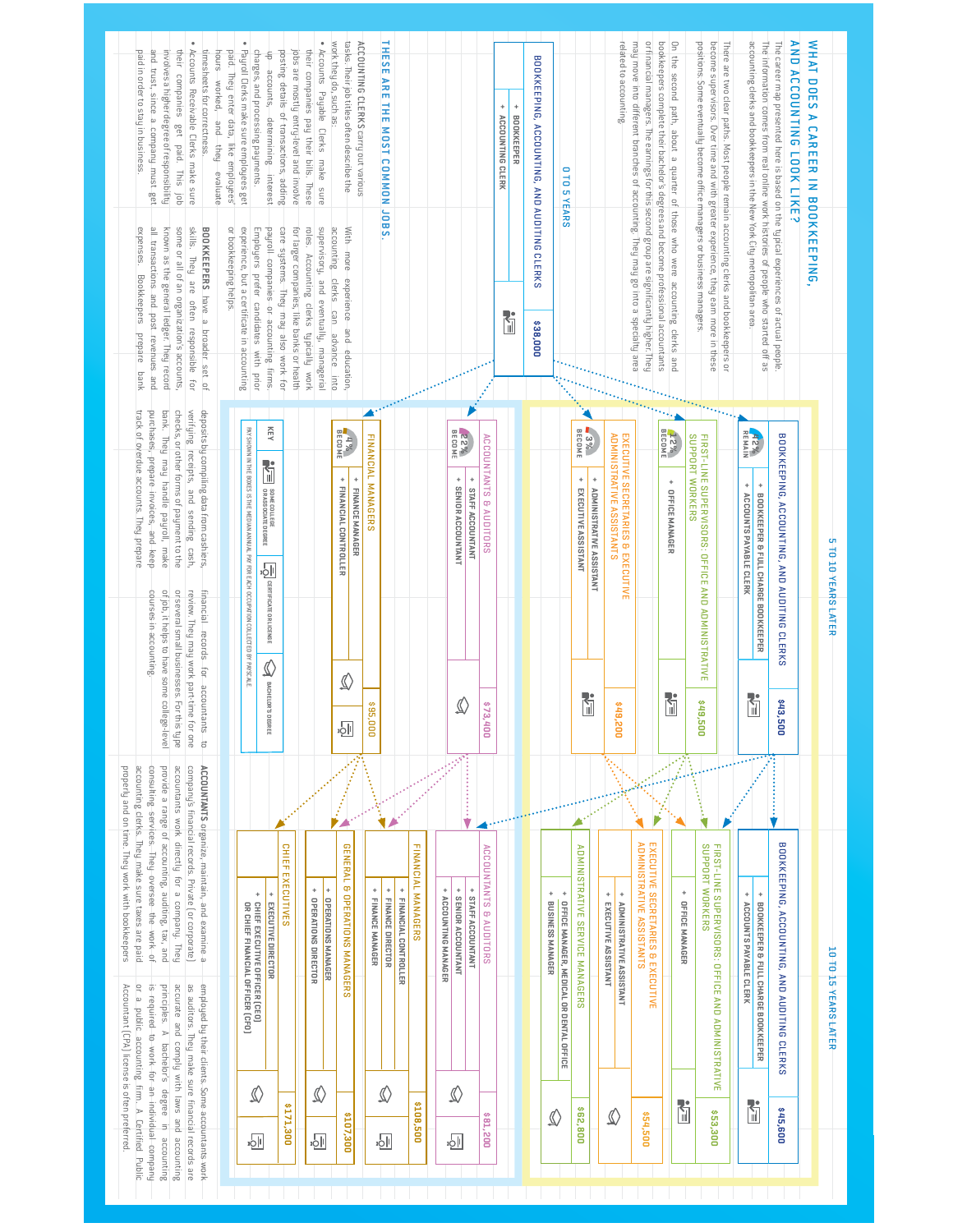## WHAT PROGRAMS AT CUNY PREPARE PEOPLE FOR THE JOBS ON THIS CAREER MAP?

|                     |                                                         | CERTIFICATES                       |                                | ASSOCIATE DEGREE |                 |            | <b>BACHELOR'S DEGREE</b> | POST-BACH CERTS |          | MASTER'S                  |
|---------------------|---------------------------------------------------------|------------------------------------|--------------------------------|------------------|-----------------|------------|--------------------------|-----------------|----------|---------------------------|
|                     |                                                         | ACCOUNTING<br>[NON CREDIT-BEARING] | accounting<br>[Credit-Bearing] | ACCOUNTING       | <b>BUSINESS</b> | ACCOUNTING | <b>BUSINESS</b>          | ACCOUNTING      | BUSINESS | CPA LICENSE<br>QUALIFYING |
|                     | <b>BARUCH COLLEGE</b>                                   |                                    |                                |                  |                 |            |                          |                 |          |                           |
| MANHATTAN           | <b>BOROUGH OF MANHATTAN</b><br><b>COMMUNITY COLLEGE</b> |                                    |                                |                  |                 |            |                          |                 |          |                           |
|                     | THE CITY COLLEGE OF NEW YORK                            |                                    |                                |                  |                 |            |                          |                 |          |                           |
|                     | CUNY SCHOOL OF PROFESSIONAL<br><b>STUDIES</b>           |                                    |                                |                  |                 |            |                          |                 |          |                           |
|                     | <b>GUTTMAN COMMUNITY COLLEGE</b>                        |                                    |                                |                  |                 |            |                          |                 |          |                           |
|                     | <b>HUNTER COLLEGE</b>                                   |                                    |                                |                  |                 |            |                          |                 |          |                           |
|                     | JOHN JAY COLLEGE OF<br>CRIMINAL JUSTICE <sup>1</sup>    |                                    |                                |                  |                 |            |                          |                 |          |                           |
|                     | LAGUARDIA COMMUNITY COLLEGE                             |                                    |                                |                  |                 |            |                          |                 |          |                           |
|                     | QUEENS COLLEGE                                          |                                    |                                |                  |                 |            |                          |                 |          |                           |
| QUEENS              | QUEENSBOROUGH COMMUNITY<br>COLLEGE                      |                                    |                                |                  |                 |            |                          |                 |          |                           |
|                     | YORK COLLEGE                                            |                                    |                                |                  |                 |            |                          |                 |          |                           |
|                     | <b>BROOKLYN COLLEGE</b>                                 |                                    |                                |                  |                 |            |                          |                 |          |                           |
| BROOKLYN            | KINGSBOROUGH COMMUNITY<br>COLLEGE                       |                                    |                                |                  |                 |            |                          |                 |          |                           |
|                     | <b>MEDGAR EVERS COLLEGE</b>                             |                                    |                                |                  |                 |            |                          |                 |          |                           |
|                     | NEW YORK CITY COLLEGE OF<br><b>TECHNOLOGY</b>           |                                    |                                |                  |                 |            |                          |                 |          |                           |
| BRONX               | <b>BRONX COMMUNITY COLLEGE</b>                          |                                    |                                |                  |                 |            |                          |                 |          |                           |
|                     | <b>HOSTOS COMMUNITY COLLEGE</b>                         |                                    |                                |                  |                 |            |                          |                 |          |                           |
|                     | <b>LEHMAN COLLEGE</b>                                   |                                    |                                |                  |                 |            |                          |                 |          |                           |
| $\overline{\omega}$ | <b>COLLEGE OF STATEN ISLAND</b>                         |                                    |                                |                  |                 |            |                          |                 |          |                           |

1. Each John Jay program mentioned in this table focuses on forensic accounting, which applies theories and methods of accounting for the purpose of resolving financial issues in a legal setting.

Note: With the exception of Medgar Evers College AND YORK COLLEGE, which do not directly offer advanced degree programs, each school that offers a bachelor's degree in general accounting also offers aN M.S. program in accounting that qualifies students to sit for the CPA exam.

THIS TABLE reflects current DEGREE AND CERTIFICATE OFFERINGS. These ARE ROUTINELY UPDATED THROUGHOUT THE YEAR. PLEASE CONSULT EACH SCHOOL'S WEBSITE FOR THE MOST CURRENT OFFERINGS.

The information on this career map was derived from online work histories provided to Payscale, Inc. by individuals who worked in the occupations shown in this career map in the New York City metropolitan area. PayScale, Inc. and Monster Government Solutions provided this information to the NYC Labor Market Information Service.This workforce solution was funded by a grant awarded by the U.S. Department of Labor's Employment and Training Administration. The solution was created by the grantee and does not necessarily reflect the official position of the U.S. Department of Labor. The Department of Labor makes no guarantees, warranties, or assurances of any kind, express or implied, with respect to such information, including any information on linked sites and including, but not limited to, accuracy of the information or its completeness, timeliness, usefulness, adequacy, continued availability, or ownership.

Content: Ronnie Kauder and Pamela Hoberman of the NYCLMIS. Design:<coenprojekts.com>